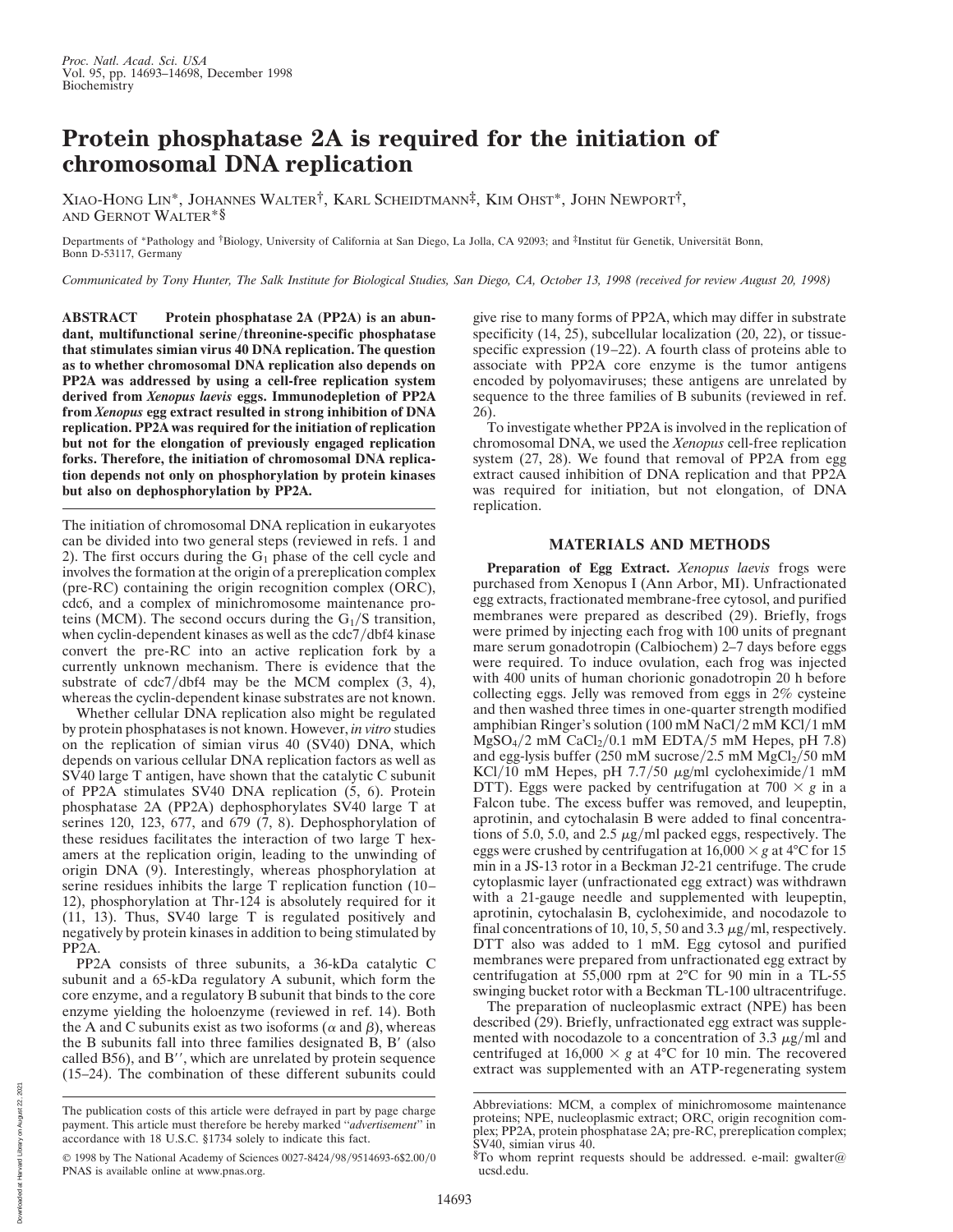and sperm from which membranes had been removed at a concentration of 4,000 sperm per  $\mu$ l. The mixture was incubated at room temperature for 80 min and centrifuged at  $16,000 \times g$  at 4°C for 2 min. The nuclear layer at the top of the tube was collected and centrifuged at 55,000 rpm at 2°C for 30 min in a TL-100 centrifuge. After centrifugation, the lipid at the top of the sample was removed, and the clear NPE layer was harvested.

**Immunodepletion and Western Blotting.** PP2A was depleted from extracts by using rat mAb 6F9 directed against the N terminus of the human  $A\alpha$  subunit, coupled to protein G Sepharose as described (30). mAb 6F9 precipitates PP2A core enzyme and holoenzyme. More than 95% of PP2A was removed by three consecutive immunodepletions of 1 h each at 4 $\degree$ C. Typically, 100  $\mu$ l of egg cytosol was supplemented with nocodazole (final concentration was  $3.3 \mu g/ml$ ) and mixed with 35  $\mu$ l of mAb 6F9-coupled Sepharose beads for 1 h at 4°C. The mixture was centrifuged at 14,000 rpm for 3 min in a Eppendorf 5402 centrifuge. The recovered supernatant was mixed with 30  $\mu$ l of mAb 6F9-coupled Sepharose beads for 1 h at 4°C. After centrifugation, the recovered supernatant was mixed with 25  $\mu$ l of mAb 6F9-coupled Sepharose beads for 1 h and centrifuged to recover the supernatant. Mock-depleted extract was prepared the same way by using rat IgG-coupled protein G Sepharose. To monitor the extent of depletion, serial dilutions of undepleted extract were analyzed in parallel with the depleted extracts by Western blotting with rat mAb 6G3 directed against the C terminus of the regulatory A subunit (30). The detection of the C and B $\alpha$  subunits by Western blotting was carried out as described (30). Because PP2A is highly conserved between human and *Xenopus* (31), antibodies directed against the A, B, and C subunits of the human PP2A crossreact strongly with their *Xenopus* counterparts. Signals were detected by enhanced chemiluminescence (Amersham). PP2A core enzyme was depleted from extract with rat mAb 5H4 coupled to protein G Sepharose, by using the same procedure as for mAb 6F9. mAb 5H4 recognizes core enzyme but not holoenzyme (30).

**DNA Replication Assay.** DNA replication was measured by incorporation of  $\left[\alpha^{-32}P\right]$ dCTP into DNA. In the nuclear system, egg cytosol was supplemented with 0.1 vol of purified membranes, an ATP-regenerating system, nocodazole (final concentration was 3.3  $\mu$ g/ml), and 0.1 mCi/ml [ $\alpha$ -<sup>32</sup>P]dCTP. Sperm from which membranes had been removed was added at a final concentration of 2,000–4,000 sperm per  $\mu$ l. The mixture was incubated in  $3-\mu$ l aliquots at room temperature for up to 240 min. The reactions were stopped at different time points, analyzed by agarose gel electrophoresis, and quantitated with a Molecular Dynamics PhosphorImager. In the nucleus-free system, sperm was preincubated for 30 min in the mixture described above but without the purified membranes. NPE supplemented with the ATP-regenerating system and  $[\alpha^{-32}P]$ dCTP was added to initiate DNA replication.

The amount of C subunit added to rescue DNA replication was calculated based on the observation that PP2A constitutes  $\approx$ 1% of the total protein in the extracts. Egg cytosol generally contains  $30-40$  mg/ml protein, whereas NPE contains  $20-30$ mgyml protein. This amount of C subunit was at least 2-fold more than the amount needed for maximum stimulation of DNA replication. An equal amount of C subunit storage buffer  $(25 \text{ mM Tris}, \text{pH } 7.5/1 \text{ mM EDTA}/1 \text{ mM DDT}/50\%$  glycerol) was added to the controls. The C subunit (a generous gift from Marc Mumby, University of Texas Southwestern Medical Center, Dallas) was purified from bovine heart and was 80% pure.

**Chromatin Binding Assay.** To analyze the binding of ORC and MCM to chromatin, cold egg-lysis buffer was added to 7  $\mu$ l of each reaction mixture containing sperm and egg cytosol to a final volume of 50  $\mu$ l and layered over a 100- $\mu$ l cushion containing 0.5 M sucrose in  $5 \times 44$  mm Microfuge tubes (Beckman). Samples were centrifuged at  $16,000 \times g$  at  $4^{\circ}$ C for 40 s in a Beckman E microcentrifuge with a horizontal rotor. The pellet was washed once with egg-lysis buffer, and SDS/ PAGE sample buffer was added, followed by Western blot analysis.

## **RESULTS**

**PP2A Is Required for Chromosomal DNA Replication in the Presence or Absence of Nuclei.** To carry out chromosomal DNA replication, *Xenopus* egg extract is fractionated into a cytosolic and a membrane fraction. When these fractions are mixed with *Xenopus* sperm chromatin, nuclei form and then carry out transport and a single round of chromosomal DNA replication. In this system, the formation of transportcompetent nuclei is essential for replication to occur. We found that PP2A represents  $\approx$ 1% of the total protein in egg cytosol (Fig. 1*A*) and that it consists of core enzyme and holoenzyme at a ratio of  $\approx$ 1:1 (Fig. 1*B*), similar to what has been observed in mammalian cells (30). To examine the role of PP2A in DNA replication, we used mAb 6F9 to remove PP2A from egg cytosol. This antibody is directed against the N terminus of the regulatory A subunit of PP2A and precip-



FIG. 1. Quantitation of PP2A in *Xenopus* egg cytosol. (*A*) Equal amounts (5  $\mu$ g) of protein from 10T1/2 cell cytoplasm and *Xenopus* egg cytosol were analyzed by Western blotting with mAb 6G3, which recognizes the A subunit of PP2A (30). *Xenopus* A subunit migrates as a doublet on SDS/PAGE as described (41). By using the amount of A subunit in  $10T1/2$  cell extracts (30) and a known amount of purified A subunit (data not shown) as a measure, we estimated that PP2A represents  $\approx$  1% of total protein in egg cytosol. (*B*) Egg cytosol was precipitated sequentially three times with mAb 5H4 (lanes 1–3), which binds to core enzyme (subunits A and C) but not to holoenzyme (subunits A, B, and C). After removing essentially all the core enzyme, a fourth precipitation was carried out with mAb 6F9 to isolate holoenzyme (lane 4). The result shows that holoenzyme is roughly as abundant in egg extracts as the core enzyme. Identification of all three subunits by Western blotting was performed as described (30). (*C*) PP2A was depleted from egg cytosol with mAb 6F9. To determine the degree of depletion, a serial dilution of undepleted egg cytosol was compared with depleted cytosol by Western blotting with mAb 6G3. A 10-fold dilution of depleted extract contained less A subunit than a 400-fold dilution of undepleted extract. Therefore, the depletion was  $>97.5\%$ .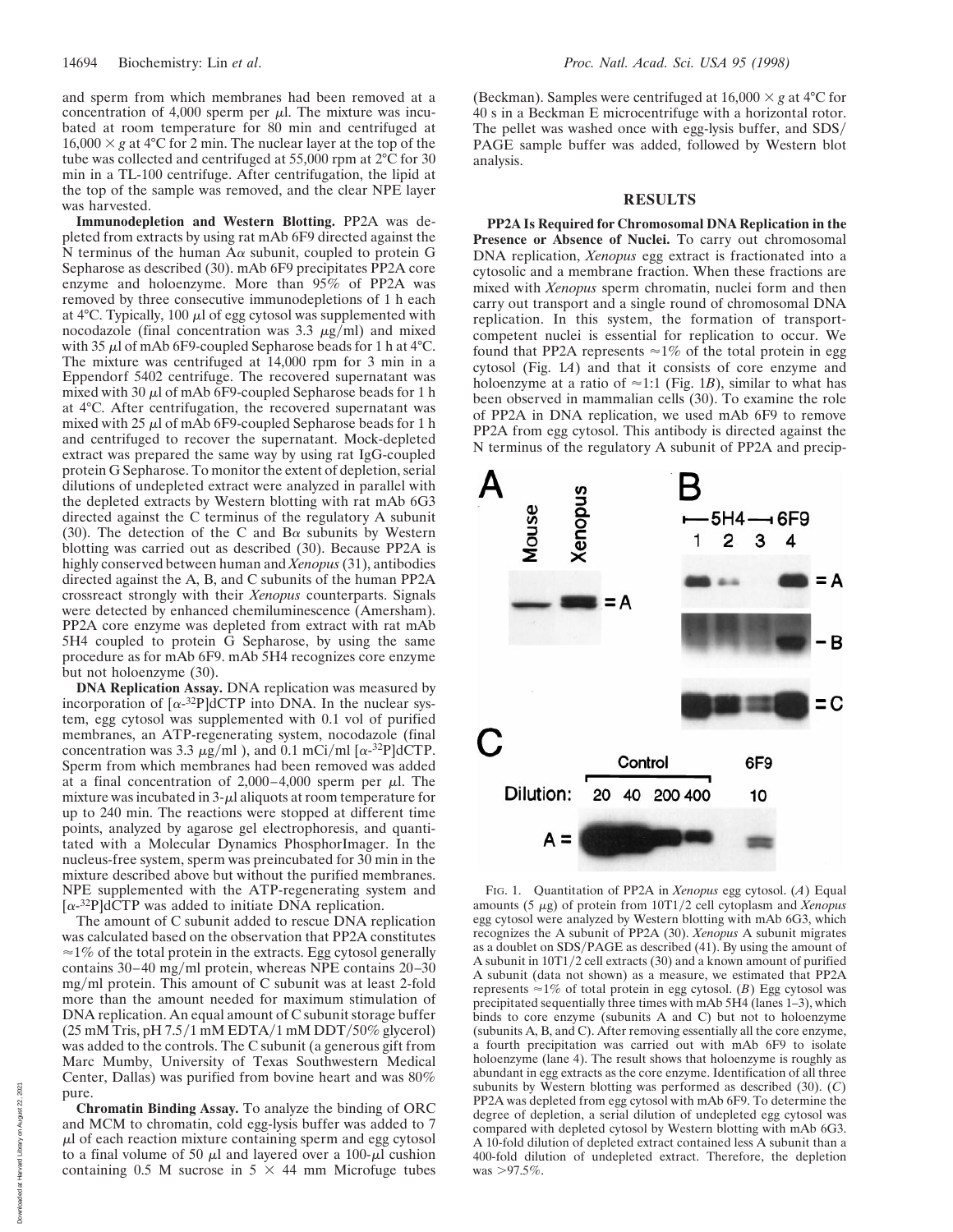itates both holoenzyme and core enzyme (30). After three rounds of depletion with mAb  $6F9$ ,  $>97\%$  of PP2A was removed from egg cytosol (Fig. 1*C*). As shown in Fig. 2 *A* and *B*, removal of PP2A caused almost complete inhibition of DNA replication. The addition of purified C subunit from bovine heart to the PP2A-depleted extract fully restored DNA replication, indicating that the effect of depletion was caused by



FIG. 2. Inhibition of nuclear DNA replication by removal of PP2A from egg cytosol. Egg cytosol was depleted with either mAb 6F9 or rat IgG. C subunit was added to PP2A-depleted extract at a final concentration of 0.13  $\mu$ g/ $\mu$ l, which corresponds approximately to the endogenous concentration of PP2A in the extract. Purified membranes,  $\lceil \alpha^{-32}P \rceil dCTP$ , and demembranated sperm were added to a concentration of 4,000 sperm per  $\mu$ l. Reactions were stopped at 60, 120, and 240 min, and the DNA were analyzed on a 0.8% agarose gel (*A*) and quantitated with a Molecular Dynamics PhosphorImager (*B*). (*C*) After adding membranes and a 90-min period, the nuclei were analyzed by fluorescence microscopy by using Hoechst dye staining to visualize DNA. Open circles, 6F9 depletion; closed circles, 6F9 depletion plus C subunit; open squares, mock (rat IgG) depletion.

removal of PP2A. When core enzyme alone was removed with mAb 5H4 (30), no inhibition of DNA replication was observed (data not shown). The finding that simultaneous removal of core enzyme and holoenzyme inhibited replication, whereas removal of core enzyme alone had no effect, indicates that the holoenzyme can perform the function that is essential for replication. Whether the core enzyme can also carry out this function is an open question. When we examined the morphology of the nuclei formed in PP2A-depleted extract, we found that they were smaller than nuclei formed in mockdepleted extract (Fig. 2*C*). The addition of C subunit restored normal nuclear morphology (data not shown). Therefore, it is possible that the effect on replication seen in PP2A-depleted extracts was an indirect consequence of impaired nucleus formation or nuclear transport. Similarly, in a previous study that implicated serine/threonine phosphatases in the stimulation of DNA replication (32), it was impossible to rule out that the effect was caused by problems with nuclear structure.

To exclude the possibility of indirect effects, we used a recently developed variation of the egg-extract system that performs DNA replication in the absence of nuclei (29). In this system, demembranated sperm chromatin is first preincubated for 30 min in egg cytosol to allow formation of pre-RCs containing ORC, cdc6, and MCM. Subsequently, instead of adding membranes to form nuclei, a concentrated NPE is added. NPE is extracted from nuclei that were themselves formed in unfractionated *Xenopus* egg extract. The addition of NPE induces pre-RCs to initiate replication, and a complete round of semiconservative DNA replication occurs in the absence of nuclei. It is necessary to form pre-RCs in egg cytosol before adding NPE, because NPE contains an inhibitor that prevents *de novo* pre-RC formation (29). To investigate the role of PP2A in the nucleus-free system, egg cytosol and NPE, which contain similar amounts of PP2A (data not shown), were immunodepleted with mAb 6F9. As shown in Fig. 3*A*, removal of PP2A from both extracts caused strong inhibition of DNA replication in the nucleus-free system. The inhibition was overcome by addition of catalytic C subunit to the NPE. These experiments strongly indicate that PP2A is required directly for DNA replication.

**Binding of ORC and MCM to Chromatin in the Absence of PP2A.** What step of DNA replication is affected by removal of PP2A? We found that depletion of PP2A from the egg cytosol alone had no effect on DNA replication in the nucleus-free system. This fact was shown by incubating sperm chromatin with mock-depleted or PP2A-depleted egg cytosol for 30 min and purifying the sperm by sedimentation through a sucrose cushion. Undepleted NPE was then added to the chromatin, and DNA replication was measured. The results are shown in Fig. 3*B*. No difference in replication was observed whether PP2A-depleted (Fig. 3*B,* lanes 1 and 2) or mock-depleted egg cytosol (Fig. 3*B,* lanes 3 and 4) was used. In a parallel control experiment, it was shown that the depletion of egg cytosol inhibited DNA replication in the nuclear system (Fig. 3*B*, lanes 5–8). Because NPE contains an inhibitor that prevents *de novo* assembly of pre-RCs (29), this result might suggest that PP2A is not required for pre-RC formation. To investigate this possibility more directly, we determined whether ORC and MCM could bind to sperm chromatin in the absence of PP2A. Sperm chromatin was incubated with PP2A-depleted egg cytosol, purified by centrifugation through a sucrose cushion, and then analyzed by Western blotting. As shown in Fig. 3*C*, removal of PP2A from egg cytosol had no effect on binding of ORC or MCM to the chromatin. This experiment shows that, with regard to the assembly of ORC and MCM, the formation of pre-RCs is unaffected in the absence of PP2A.

**PP2A Is Involved in Initiation But Not in Elongation of Replication.** We next asked whether PP2A is required for the elongation of previously initiated DNA replication forks. To answer this question, replication was initiated by preincubating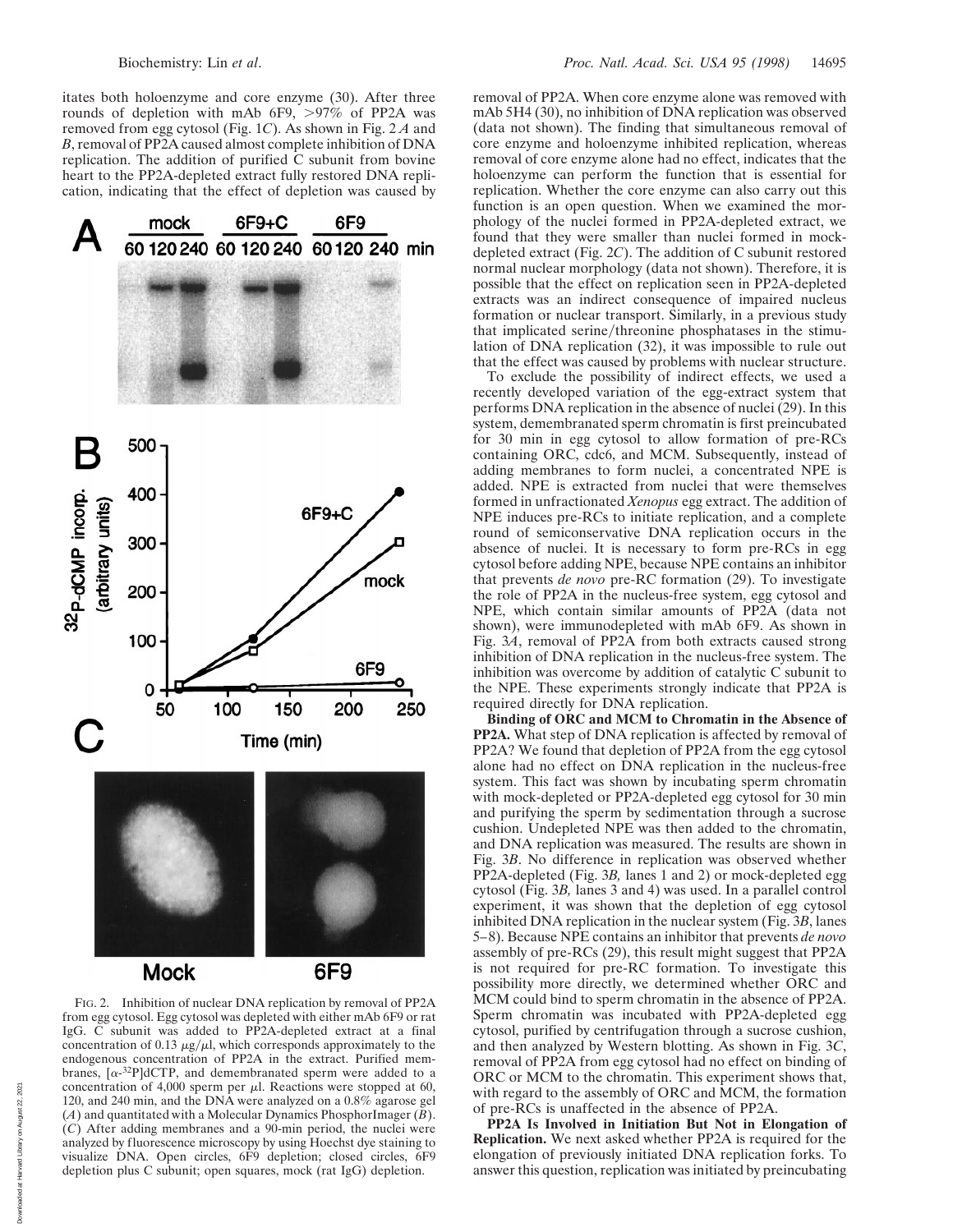

FIG. 3. PP2A is required for DNA replication in the nucleus-free system but not for binding of ORC or MCM to chromatin. PP2Adepleted egg cytosol (2  $\mu$ l) supplemented with 4,000 sperm per  $\mu$ l was incubated for 30 min. (*A*) Then, 15  $\mu$ l of NPE, which was 90% depleted of PP2A (data not shown) and supplemented with  $\lceil \alpha^{-32}P \rceil dCTP$ , was mixed with the egg cytosol and incubated for 60, 90, 120, and 210 min (open circles). In a parallel experiment, the PP2A-depleted NPE was supplemented with 0.13  $\mu$ g/ $\mu$ l C subunit (closed circles). In a control experiment, egg cytosol and NPE were mock-depleted with rat IgG, and no C subunit was added (open squares). (*B*) Sperm chromatin (final concentration of 2,000 sperm per  $\mu$ l) was incubated in PP2Adepleted (lanes 1 and 2) or mock-depleted (lanes 3 and 4) egg cytosol. After 30 min, the chromatin was recovered by centrifugation through a sucrose cushion. NPE supplemented with  $\alpha$ -32P]dCTP was added, and replication was measured after 60 and 90 min. (*B*) PP2A-depleted (lanes 5 and 6) or mock-depleted (lanes 7 and 8) egg cytosol was supplemented with purified membranes and  $[\alpha^{-32}P]$ dCTP. Sperm (final concentration of 2,000 sperm per  $\mu$ l) was added, and replication was measured after 60 and 90 min. More  $(3\times)$  sperm chromatin was loaded in lanes 1–4 than in lanes 5–8. (*C*) After a 30-min incubation



FIG. 4. PP2A is required for initiation but not for elongation of DNA replication. (Column 1) PP2A-depleted egg cytosol (EC;  $4 \mu$ l) containing 2,000 sperm per  $\mu$ l was incubated for 30 min. Then, 12  $\mu$ l of mock-depleted NPE containing 50  $\mu$ g/ml aphidicolin (Aph) was added for 20 min. The chromatin was spun through a sucrose cushion (29), washed, and incubated with 10  $\mu$ l of mock-depleted NPE and  $[\alpha^{-32}P]$ dCTP. Replication was measured after 50 min, when the replication rate was still within the linear range. (Column 2) The incubation was performed as for column 1, except that PP2A-depleted NPE was used for the elongation reaction. (Column 3) The incubation was performed as for column 2, except that PP2A-depleted NPE was also used for the initiation step. The amount of replication observed in columns 1 and 2 was 25% of the replication observed in nuclei (data not shown), which are known to replicate 100% of the input DNA (27). ECd, PP2A-depleted egg cytosol; NPEd, PP2A-depleted NPE; NPEm, mock-depleted NPE.

sperm chromatin in egg cytosol and then adding NPE. The NPE used at this step was supplemented with aphidicolin, a specific inhibitor of elongation, to stall replication forks after they had initiated. The chromatin was then isolated and resuspended in fresh NPE (lacking aphidicolin) that was PP2A-depleted or mock-depleted, and elongation was measured. As shown in Fig. 4, column 2, removal of PP2A from NPE had no inhibitory effect on replication relative to the mock-depleted control (column 1), indicating that PP2A is not required for elongation. However, when PP2A was also removed from the NPE containing aphidicolin, replication was strongly inhibited (column 3). Because initiation takes place during this step, we conclude that PP2A is an initiation factor.

## **DISCUSSION**

We have shown that in *Xenopus* egg extracts, PP2A is essential for chromosomal DNA replication. Because PP2A is not required for elongation of previously engaged replication

of 4,000 sperm per  $\mu$ l in egg cytosol, sediment from sperm chromatin from  $7 \mu$ l was collected in a sucrose cushion and analyzed by Western blotting with antibodies against XORC2 (42) and XMCM3 (43). Lane 1, undepleted egg cytosol; lane 2, mock-depleted egg cytosol; lane 3, 6F9-depleted egg cytosol; and lane 4, undepleted egg cytosol lacking sperm.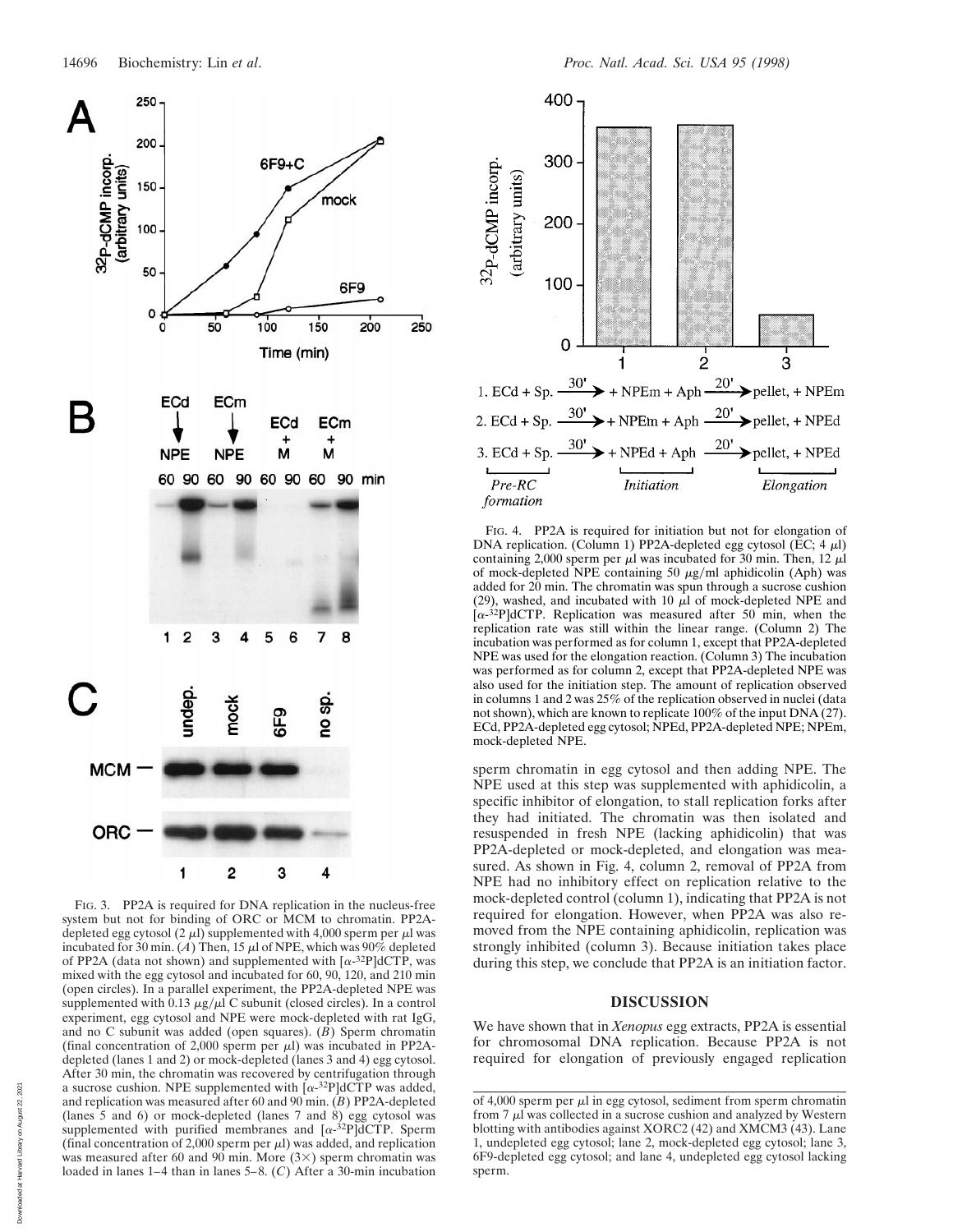forks, we infer that PP2A is required for the initiation of DNA synthesis. An important part of initiation is the ordered binding of ORC, cdc6, and MCM to the chromatin (33). In PP2A-depleted extracts, normal amounts of ORC and MCM bind to chromatin, and it is possible to infer that cdc6 also binds, because its binding is a prerequisite for the loading of MCM. However, we cannot rule out that other aspects of pre-RC structure might be defective in the absence of PP2A. For example, it is possible that ORC, cdc6, or MCM must be dephosphorylated by PP2A to render the pre-RC competent for initiation or that currently unknown components of the pre-RC only bind in the presence of PP2A. Alternatively, later steps of initiation might be affected by the loss of PP2A. For example, it may be that the single-stranded DNA binding protein RPA or the initiation factor cdc45 (34, 35) must be dephosphorylated to function. Finally, it is possible that PP2A is required to activate cyclin-dependent kinase  $2/cyclin E$  or cdc7/dbf4, the protein kinases that stimulate passage through the  $G_1/S$  transition.

Because PP2A antagonizes cdc2/cyclin B in *Xenopus* egg extracts (see below), there is a possibility that removal of PP2A inhibits DNA replication indirectly by inducing a mitotic state. However, this possibility is very unlikely, because the extracts used in our experiments were derived from activated eggs, which contain little or no cyclin B. In addition, several observations indicate directly that the extracts were not in mitosis. First, nuclei formed in the absence of PP2A. Second, in the PP2A-depleted extract lacking membranes, there was no condensation of the sperm chromatin (data not shown). Third, both ORC and MCM bound to chromatin in PP2A-depleted extracts, whereas neither protein binds to chromatin in mitosis (33, 36). Therefore, we conclude that PP2A normally plays a role in initiation of DNA replication during interphase.

The question arises as to whether PP2A has a similar function in other eukaryotic organisms. There is evidence from Lin and Arndt (37) that PP2A activity is required for the G<sub>1</sub>/S transition in *Saccharomyces cerevisiae*. Those authors generated a temperature-sensitive mutant of the PP2A catalytic subunit (pph21–102). They found that when asynchronous cultures of this mutant were shifted to the restrictive temperature, most cells were blocked in  $G_2$ . However, when pph21– 102 cells were blocked in  $G_1$  with  $\alpha$ -factor at the permissive temperature, then released from the block, and immediately shifted to the restrictive temperature, they remained arrested. Furthermore, when the mutant cells were shifted at a later time after being released from the block, and presumably after having initiated DNA replication, they recovered from the  $\alpha$ -factor arrest and completed S phase. These results suggest to us that PP2A is required for initiation of DNA replication in *S. cerevisiae*. (To our knowledge, similar observations have not been reported for *Schizosaccharomyces pombe*). Together with our own data, these results indicate that the initiation of eukaryotic DNA replication in general is controlled positively by dephosphorylation, in addition to being controlled positively by phosphorylation. Our results also imply that protein kinases not only activate but also inactivate initiation and that the inactivating protein kinases are counteracted by PP2A.

Another important question is which form of PP2A controls DNA replication in *Xenopus* egg extract. We have shown that egg extract contains similar amounts of holoenzyme and core enzyme, as was found in various mammalian tissue culture cells (30) and in heart tissue (unpublished results). In neither case was there evidence for the presence of free catalytic C subunit. The fact that selective depletion of core enzyme had no effect on DNA replication implies that holoenzyme alone can support replication. Because we cannot remove holoenzyme selectively, we do not know whether core enzyme alone can also support replication. It would be interesting to remove all forms of PP2A with 6F9 antibodies and then return either core enzyme or holoenzyme purified from *Xenopus* eggs. In addition, we would like to find out how many different forms of B subunits  $(B, B', and B'')$  are present in egg extract and whether any particular form is involved in DNA replication. It is tempting to speculate that in intact cells, a specific form of PP2A may be required either because of its specific subcellular localization (e.g., the nucleus) or its unique substrate specificity. Our finding that exogenous free C subunit supports DNA replication, although this form does not exist in egg extract, indicates that, functionally, C subunit can replace the holoenzyme and perhaps the core enzyme (14, 25) in supporting DNA replication. This finding is not surprising, because it is known that, depending on the substrate, the C subunit can have overlapping activities with the core enzyme or the holoenzyme.

PP2A plays an important role at the  $G_2/M$  transition in fission yeast (*S. pombe*), budding yeast (*S. cerevisiae*), and in *Xenopus* egg extract (reviewed in ref. 14). Interestingly, whereas in fission yeast PP2A inhibits entry into mitosis (38), PP2A plays a positive role in budding yeast (37). It was also shown that the B subunit of PP2A is required for proper functioning of the spindle-assembly check point in *S. cerevisiae* (39). In *Xenopus* egg extract, PP2A functions as an inhibitor of  $cdc2/cyclin B$  activation (reviewed in ref. 40), presumably by controlling the phosphorylation state at the regulatory sites Thr-161 and Tyr-15 of cdc2. Lee *et al.* (41) purified and characterized the inhibitory form of PP2A from *Xenopus* egg extract and showed that it was holoenzyme containing the  $B\alpha$ subunit. This subunit was also identified in our experiments, suggesting that the same form of holoenzyme that inhibits entry into mitosis may also control initiation of DNA replication. However, our data do not exclude the possibility that different forms of holoenzyme control these two processes, because we only used antibodies against the  $B\alpha$  subunit. Considering the large number of available regulatory B subunits, it would not be surprising if the cell used different B subunits in combination with the same core enzyme to control different phases of the cell cycle.

We thank Marc Mumby for his gift of purified C subunit. This work was supported by Public Health Service Grants CA-36111 (to G.W.), RO1GM33523 (to J.N.), and 1F32GM17980-01 (to J.W.).

- 1. Dutta, A. & Bell, S. P. (1997) *Annu. Rev. Cell Dev. Biol.* **13,** 293–332.
- 2. Diffley, J. F. (1996) *Genes Dev.* **10,** 2819–2830.
- 3. Lei, M., Kawasaki, Y., Young, M. R., Kihara, M., Sugino, A. & Tye, B. K. (1997) *Genes Dev.* **11,** 3365–3374.
- 4. Hardy, C. F., Dryga, O., Seematter, S., Pahl, P. M. & Sclafani, R. A. (1997) *Proc. Natl. Acad. Sci. USA* **94,** 3151–3155.
- 5. Virshup, D. M. & Kelly, T. J. (1989) *Proc. Natl. Acad. Sci. USA* **86,** 3584–3588.
- 6. Virshup, D. M., Kauffman, M. G. & Kelly, T. J. (1989) *EMBO J.* **8,** 3891–3898.
- 7. Scheidtmann, K. H., Echle, B. & Walter, G. (1982) *J. Virol.* **44,** 116–133.
- 8. Scheidtmann, K. H., Mumby, M. C., Virshup, D. M. & Kelly, T. J. (1991) *J. Virol.* **65,** 2098–2101.
- 9. Virshup, D. M., Russo, A. A. R. & Kelly, T. J. (1992) *Mol. Cell. Biol.* **12,** 4883–4895.
- 10. Simmons, D. T., Chou, W. & Rodgers, K. (1986) *J. Virol.* **60,** 888–894.
- 11. Mohr, I. J., Stillmann, B. & Gluzman, Y. (1987) *EMBO J.* **6,** 153–160.
- 12. Klausing, K., Scheidtmann, K. H., Baumann, E. & Knippers, R. (1988) *J. Virol.* **62,** 1258–1265.
- 13. McVey, D., Brizuela, L., Mohr, I., Marshak, D. R., Gluzman, Y. & Beach, D. (1989) *Nature (London)* **341,** 503–507.
- 14. Mumby, M. C. & Walter, G. (1993) *Physiol. Rev.* **73,** 673–699. 15. Pallas, D. C., Weller, W., Jaspers, S., Miller, T. B., Lane, W. S.
- & Roberts, T. M. (1992) *J. Virol.* **66,** 886–893.
- 16. Zolnierowicz, S., Csortos, C., Bondor, J., Verin, A., Mumby, M. C. & DePaoli-Roach, A. A. (1994) *Biochemistry* **33,** 11858– 11867.